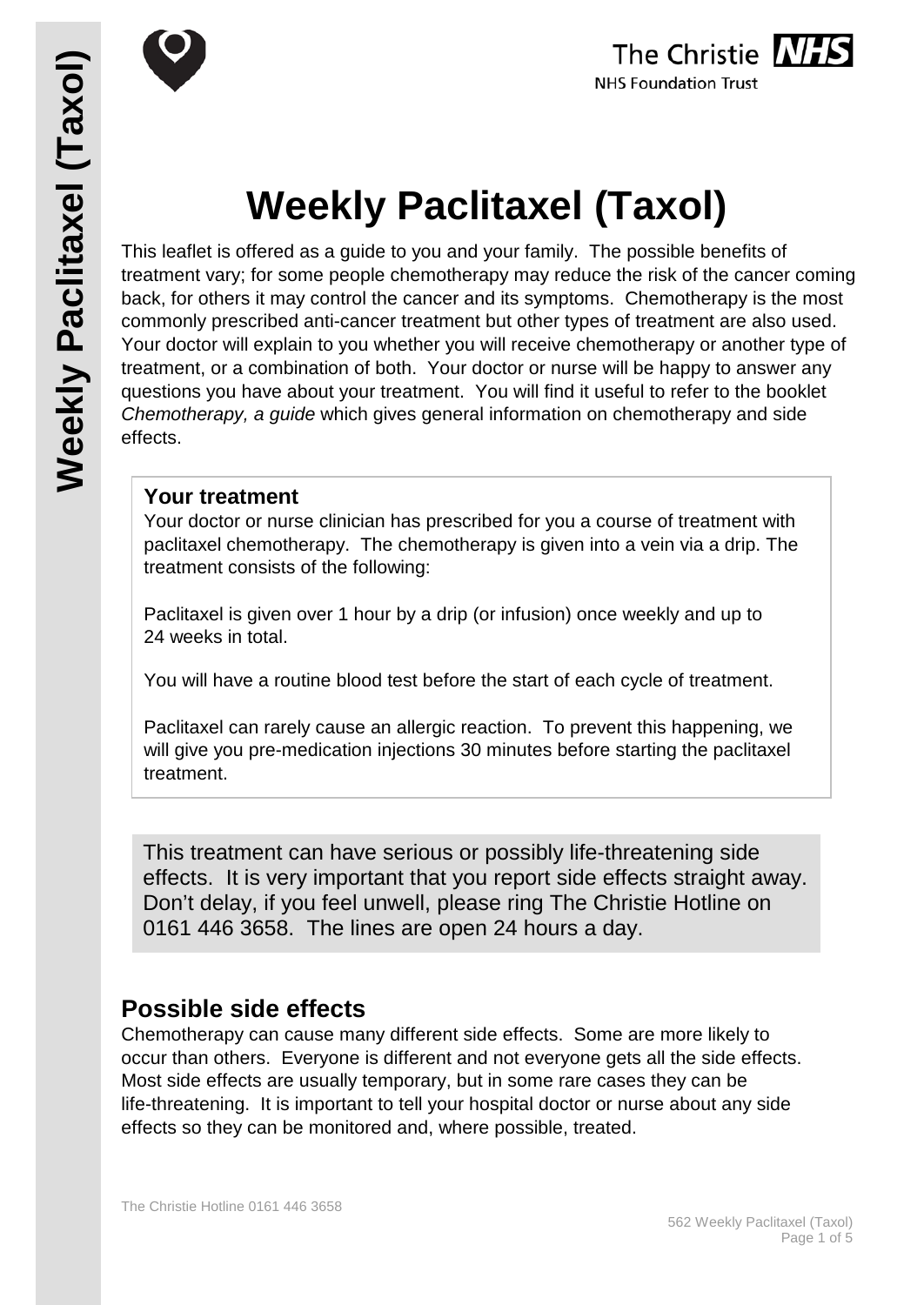

### **Allergic reaction**

A small number of patients can have an allergic reaction to **paclitaxel.** Reactions can include breathlessness, a feeling of dizziness, skin rashes, itching, a high temperature, shivering, redness of the face, headache, anxiety, and a desire to pass urine. You will be monitored throughout your treatment for any signs of an allergic reaction but it is important to tell your nurse or doctor if you have any of these signs, or feel unwell in any way.

**Extravasation** is when chemotherapy leaks outside the vein. If you develop redness, soreness or pain at the injection site **at any time** please let us know straight away. Paclitaxel can cause pain where the injection is given, or along the vein. If you feel pain, tell your doctor or nurse as they can slow the drip to reduce the reaction.

### **Common side effects (more than 1 in 100)**

### • **Increased risk of serious infection**

You are vulnerable to infection while you are having chemotherapy. Minor infections can become life-threatening in a matter of hours if left untreated. Symptoms of infection include fever, shivering, sweats, sore throat, diarrhoea, discomfort when you pass urine, cough or breathlessness. We recommend that you use a digital thermometer so you can check your temperature. You can buy one from your local chemist.

**If you feel unwell, you have symptoms of an infection or your temperature is 37.5ºC or above or below 36ºC contact The Christie Hotline straight away**.

### • **Anaemia (low number of red blood cells)**

While having this treatment you may become anaemic. This may make you feel tired and breathless. Let your doctor or nurse know if these symptoms are a problem. You may need a blood transfusion.

### • **Nausea and vomiting (sickness)**

The severity of this varies from person to person. Anti-sickness medication may be given along with your chemotherapy to prevent this. You may also be given anti-sickness tablets to take at home. If you continue to feel or be sick, contact your GP or this hospital, because your anti-sickness medication may need to be changed or increased.

### • **Hair loss**

Hair loss is sometimes total. The hair falls out gradually during the course of treatment. The time scale varies from person to person. Please remember that this is a temporary side effect and your hair will grow back when your treatment is completed. If you would like an appointment with the wig service, this can be arranged for you. Ask the staff for a copy of the *Wig Fitting Service* leaflet.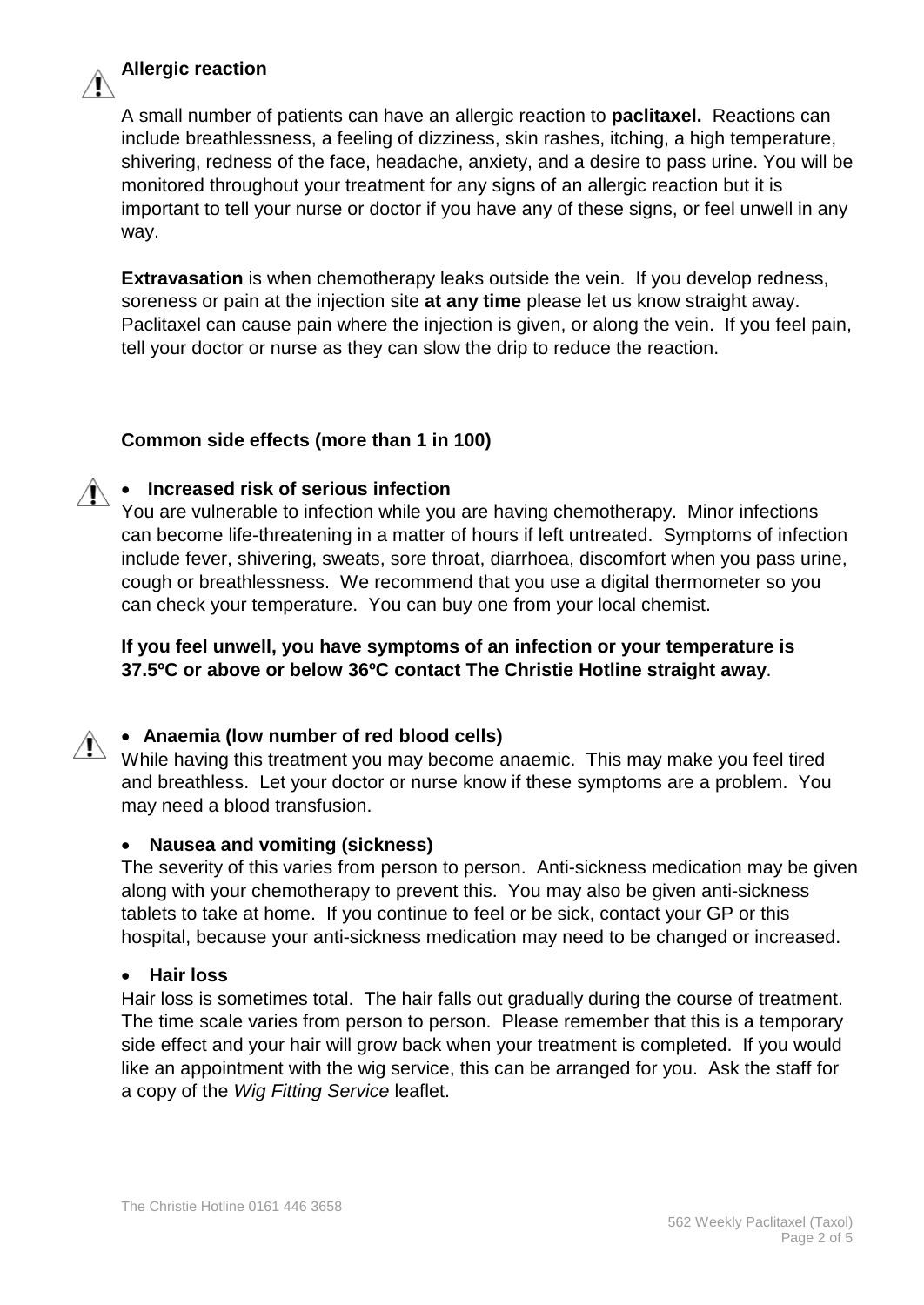### • **Tingling and numbness in the fingers or toes**

This is due to the effect of paclitaxel on the nerves and is known as peripheral neuropathy. You may also notice that you have difficulty doing up buttons or similar tasks. Tell your doctor if you notice any numbness or tingling in your hands or feet. This usually improves a few months after treatment has finished although this may be permanent

### • **Lethargy**

Some chemotherapy may make you feel tired and lacking in energy. It can be frustrating when you feel unable to cope with routine tasks. If you do feel tired, take rest and get help with household chores. If necessary, take time off work. Gentle exercise, such as walking, can be beneficial.

### • **Muscle and joint pains**

Sometimes you may experience pain in the muscles in your legs. A simple painkiller will help. Ask your doctor for advice on this.

### • **Sore mouth**

Your mouth may become sore or dry, or you may notice small mouth ulcers during this treatment. Drinking plenty of fluids and cleaning your teeth regularly and gently with a soft toothbrush can help to reduce the risk of this happening. We can prescribe a mouthwash for you to use during treatment. You can dilute this with water if your mouth is sore. Ask your doctor or nurse for further advice. There is also general mouth care information in the chemotherapy booklet. If you continue to have a sore mouth, please contact The Christie Hotline.

### **Uncommon side effects (less than 1 in 10)**

# • **Bruising or bleeding**

This treatment can reduce the production of platelets which help the blood clot. Let your doctor know if you have any unexplained bruising or bleeding, such as nosebleeds, bloodspots or rashes on the skin, and bleeding gums. You may need a platelet transfusion.

### • **Diarrhoea**

If this becomes a problem while you are having treatment, anti-diarrhoea tablets can be bought from a pharmacy or prescribed by your GP for a temporary period until this is resolved. If the problem persists contact this hospital. **If you develop severe diarrhoea it is important to contact this hospital straightaway as this may be a sign of a serious infection. Don't delay!**

### • **Constipation**

Try to drink plenty of fluids. Report this to your hospital doctor or nurse who can advise you regarding diet and who may prescribe a suitable laxative. Ask the staff for a copy of Eating: Help Yourself which has useful ideas about diet when you are having treatment.

### • **Low blood pressure**

Your blood pressure will be checked during your treatment. Let the doctor know if you feel faint or dizzy.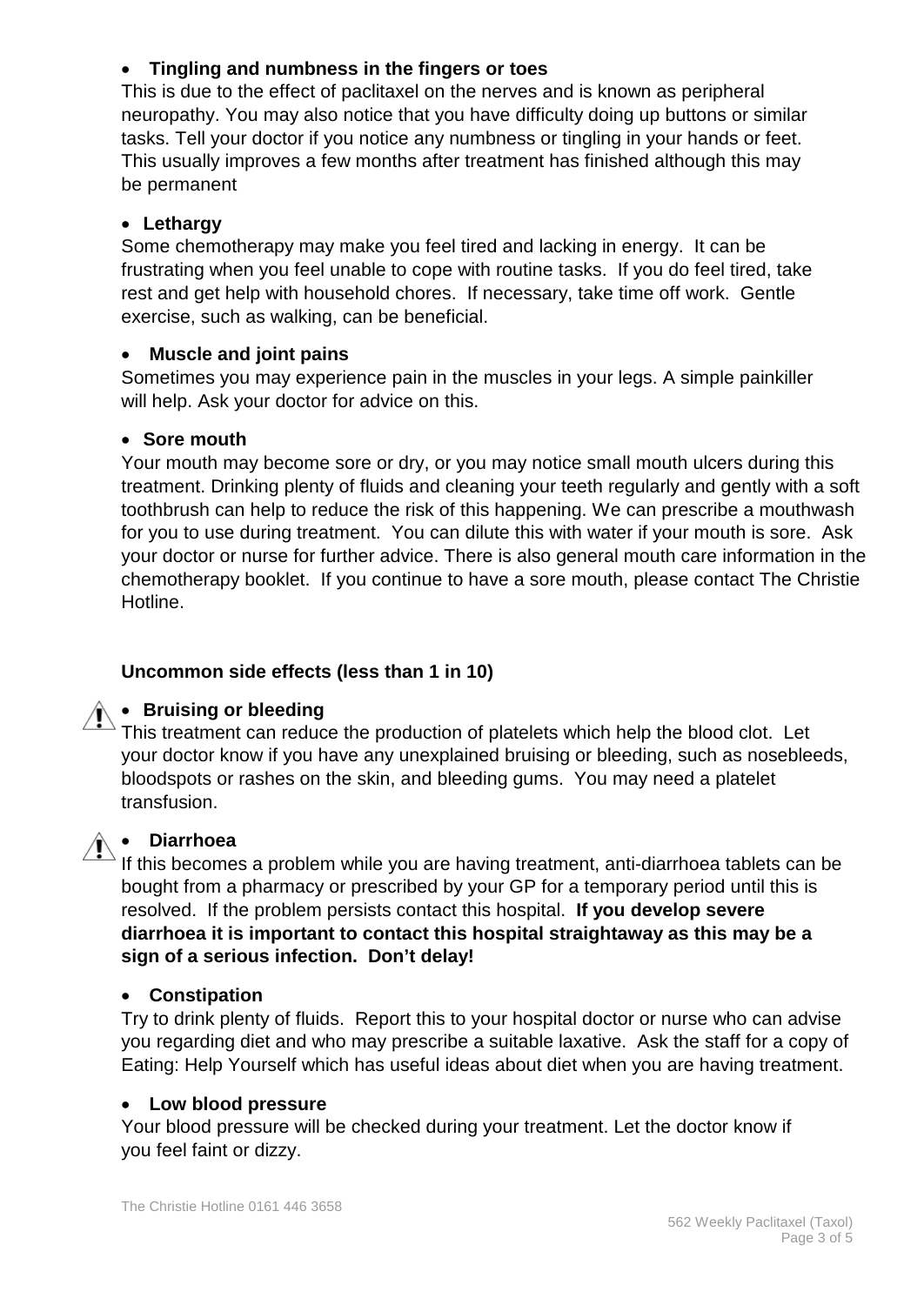### • **Changes in heart rate**

Paclitaxel can sometimes cause a temporary slowing of the heart rate known as bradycardia. This usually does not cause any harm.

### • **Abdominal pain**

This may start a few days after finishing chemotherapy and may last for a few days. Please contact the hospital if this happens. Your doctor can prescribe painkillers if appropriate.

### • **Changes of taste**

You may notice that food tastes different. Normal taste usually comes back after treatment finishes.

### • **Nail changes**

May cause nail changes and discolouration of the nail bed.

### **Serious and potentially life threatening side effects**

In a small proportion of patients chemotherapy can result in very severe side effects which may rarely result in death. The team caring for you will discuss the risk of these side effects with you.

### **Other medicines**

Some medicines can be harmful to take when you are having chemotherapy. Let your doctor know about any medications you are taking, including non-prescribed medicines such as complementary therapies and herbal remedies.

### **Sex, contraception & fertility**

**Protecting your partner and contraception:** We recommend that you or your partner use a condom during sexual intercourse while you are having the course of chemotherapy. Chemotherapy is dangerous to unborn babies and this will also protect you and your partner from any chemotherapy drugs that may be present in semen and in the vagina. If you suspect that you may be pregnant please tell your doctor immediately.

**Fertility:** This chemotherapy may affect your ability to have children. Your doctor or nurse should have discussed this with you. If not, please ask them before you start treatment.

**Loss of periods:** Due to the effects of chemotherapy on the ovaries you may find that your periods become irregular or may eventually stop. In younger women this may be temporary, but if you are closer to your menopause it may be permanent. This will result in hot flushes, sweats and vaginal dryness.